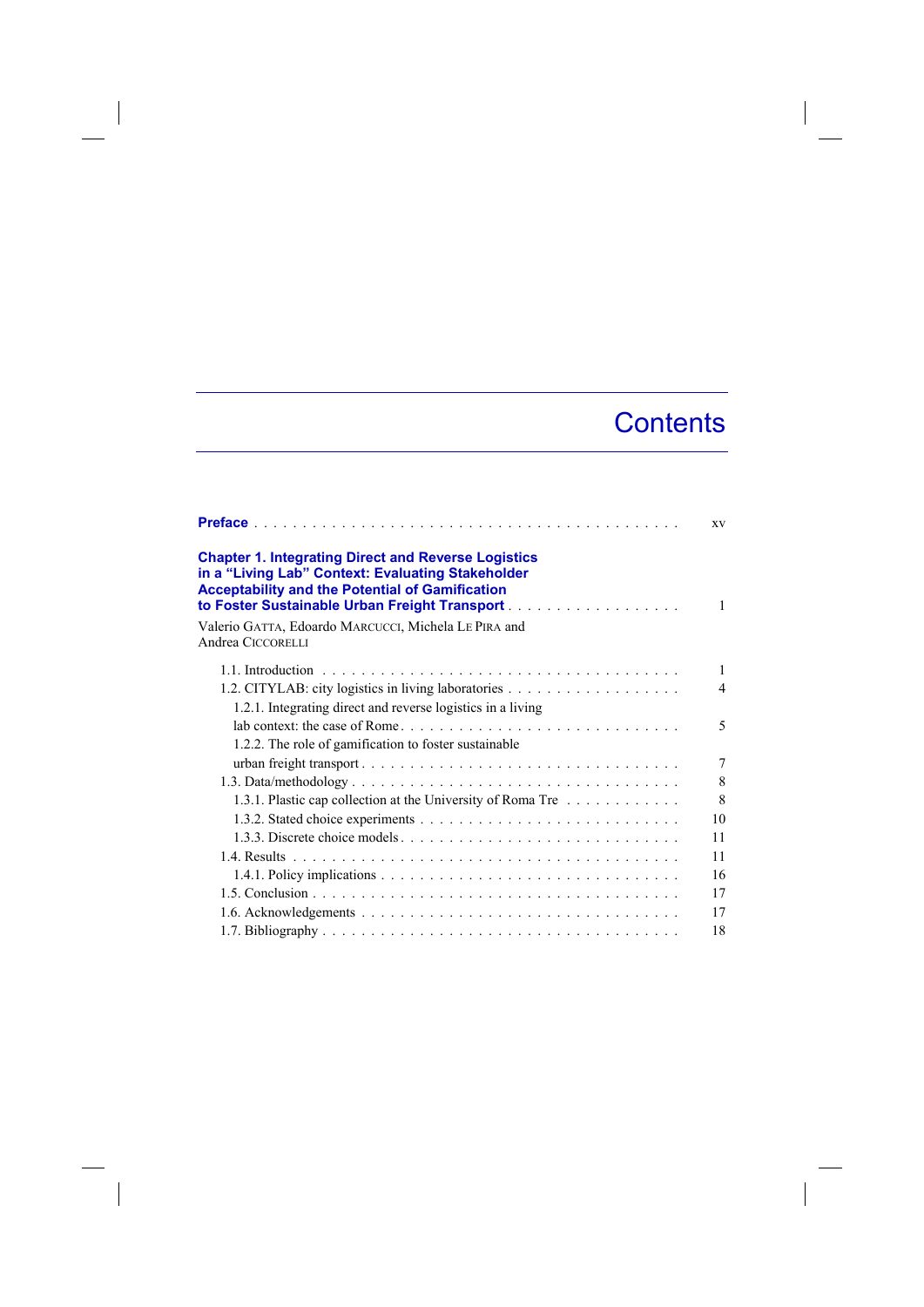$\overline{\phantom{a}}$ 

| <b>Chapter 2. Optimizing the Establishment of a Central</b><br><b>City Transshipment Facility to Ameliorate Last-Mile</b> | 23 |
|---------------------------------------------------------------------------------------------------------------------------|----|
| Khalid ALJOHANI and Russell G. THOMPSON                                                                                   |    |
|                                                                                                                           | 23 |
|                                                                                                                           | 25 |
| 2.2.1. Recent trends and challenges affecting                                                                             |    |
|                                                                                                                           | 25 |
| 2.2.2. Operational challenges in last-mile freight                                                                        |    |
|                                                                                                                           | 26 |
| 2.2.3. Establish small-scale logistics facilities in                                                                      |    |
|                                                                                                                           | 26 |
|                                                                                                                           | 28 |
| 2.4. Results and analysis of the observational study of                                                                   |    |
|                                                                                                                           | 28 |
| 2.5. Framework to establish Central City Transshipment                                                                    |    |
|                                                                                                                           | 35 |
|                                                                                                                           | 35 |
|                                                                                                                           | 36 |
|                                                                                                                           | 43 |
|                                                                                                                           | 43 |
| <b>Chapter 3. Simulation of a City Logistics</b>                                                                          | 47 |
| Marguerite SIMO, Teodor Gabriel CRAINIC and Yvon BIGRAS                                                                   |    |
|                                                                                                                           | 47 |
|                                                                                                                           | 48 |
|                                                                                                                           | 48 |
|                                                                                                                           | 49 |
|                                                                                                                           | 51 |
|                                                                                                                           | 51 |
|                                                                                                                           | 53 |
|                                                                                                                           | 56 |
| 3.4.1. Base case scenario $\ldots \ldots \ldots \ldots \ldots \ldots \ldots \ldots \ldots \ldots \ldots$                  | 56 |
|                                                                                                                           | 57 |
|                                                                                                                           | 58 |
|                                                                                                                           | 59 |
|                                                                                                                           | 61 |
|                                                                                                                           | 61 |
|                                                                                                                           | 62 |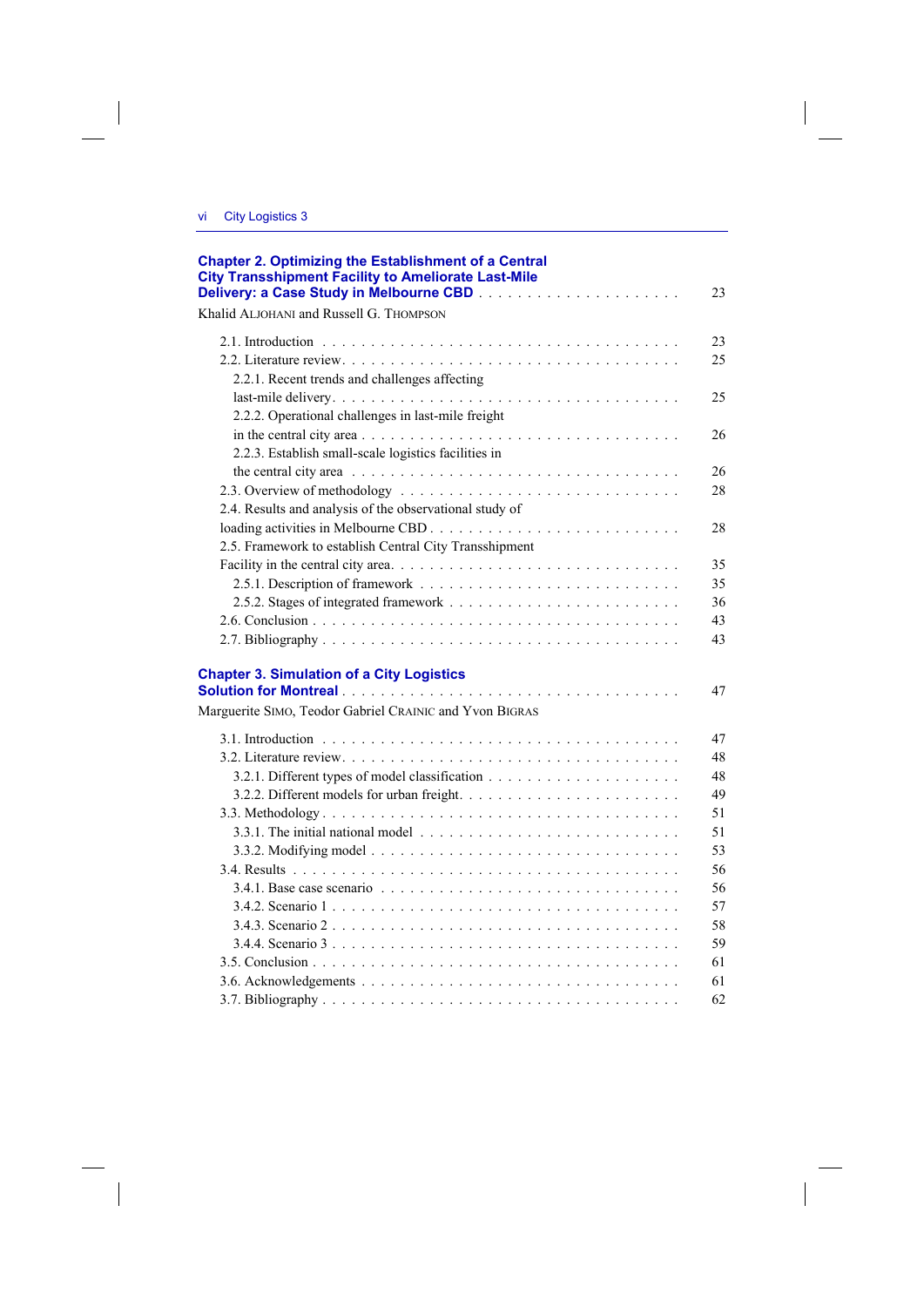| <b>Contents</b> | VII |
|-----------------|-----|

| <b>Chapter 4. Simulation Applied to Urban Logistics:</b>        | 65                                                                               |
|-----------------------------------------------------------------|----------------------------------------------------------------------------------|
| Sarra JLASSI, Simon TAMAYO and Arthur GAUDRON                   |                                                                                  |
|                                                                 | 65<br>66<br>67<br>72                                                             |
| 4.3.1. Simulation techniques used in different                  | 72<br>80<br>80<br>81<br>83<br>83                                                 |
| <b>Chapter 5. Can the Crowd Deliver? Analysis of Crowd</b>      | 89                                                                               |
| Heleen BULDEO RAI, Sara VERLINDE, Jan MERCKX and Cathy MACHARIS |                                                                                  |
|                                                                 | 89<br>91<br>94<br>96<br>103<br>104<br>105                                        |
| <b>Chapter 6. Preliminary Investigation of a Crowdsourced</b>   | 109                                                                              |
| Sudheer BALLARE and Jane LIN                                    |                                                                                  |
|                                                                 | 109<br>111<br>111<br>112<br>113<br>114<br>117<br>123<br>123<br>124<br>125<br>125 |
|                                                                 | 126                                                                              |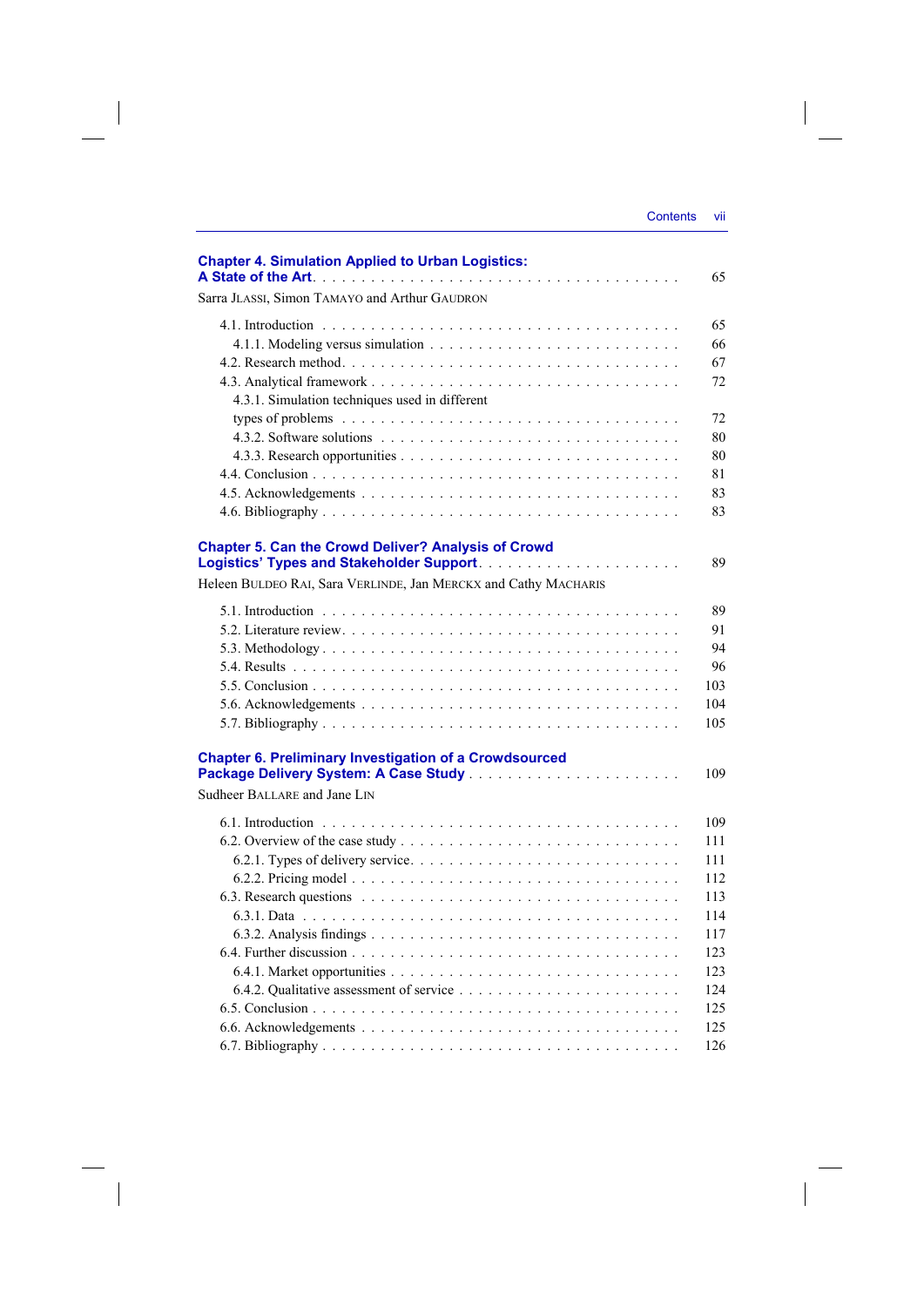$\overline{\phantom{a}}$ 

| <b>Chapter 7. Concepts of an Integrated Platform for Innovative</b><br><b>City Logistics with Urban Consolidation Centers and</b>   | 129        |
|-------------------------------------------------------------------------------------------------------------------------------------|------------|
| Eiichi TANIGUCHI, Rémy DUPAS, Jean-Christophe DESCHAMPS and<br>Ali Gul QURESHI                                                      |            |
|                                                                                                                                     | 129        |
| 7.2. Concepts of integrated platform for city logistics.                                                                            | 130        |
| 7.3. Surveys on opinions about UCC and transshipment                                                                                | 132        |
|                                                                                                                                     | 132        |
|                                                                                                                                     | 133        |
| 7.4. Urban consolidation centers in Tokyo and Bordeaux.                                                                             | 137        |
|                                                                                                                                     | 137        |
|                                                                                                                                     | 139        |
|                                                                                                                                     | 141        |
|                                                                                                                                     | 144        |
|                                                                                                                                     | 145        |
|                                                                                                                                     | 145        |
| <b>Chapter 8. E-Consumers and Their Perception</b><br>Sara VERLINDE, César ROJAS, Heleen BULDEO RAI, Bram KIN<br>and Cathy MACHARIS | 147        |
|                                                                                                                                     | 147        |
|                                                                                                                                     | 149        |
|                                                                                                                                     | 151        |
|                                                                                                                                     | 154        |
|                                                                                                                                     | 154        |
|                                                                                                                                     | 155        |
| 8.4.3. Expectations and use of automated parcel stations.                                                                           | 155        |
|                                                                                                                                     | 157        |
|                                                                                                                                     | 158        |
| <b>Chapter 9. Loading/Unloading Space Location and</b><br>Simon TAMAYO, Arthur GAUDRON and Arnaud DE LA FORTELLE                    | 161        |
|                                                                                                                                     |            |
|                                                                                                                                     | 161        |
|                                                                                                                                     | 163        |
|                                                                                                                                     | 164<br>165 |
|                                                                                                                                     | 168        |
|                                                                                                                                     |            |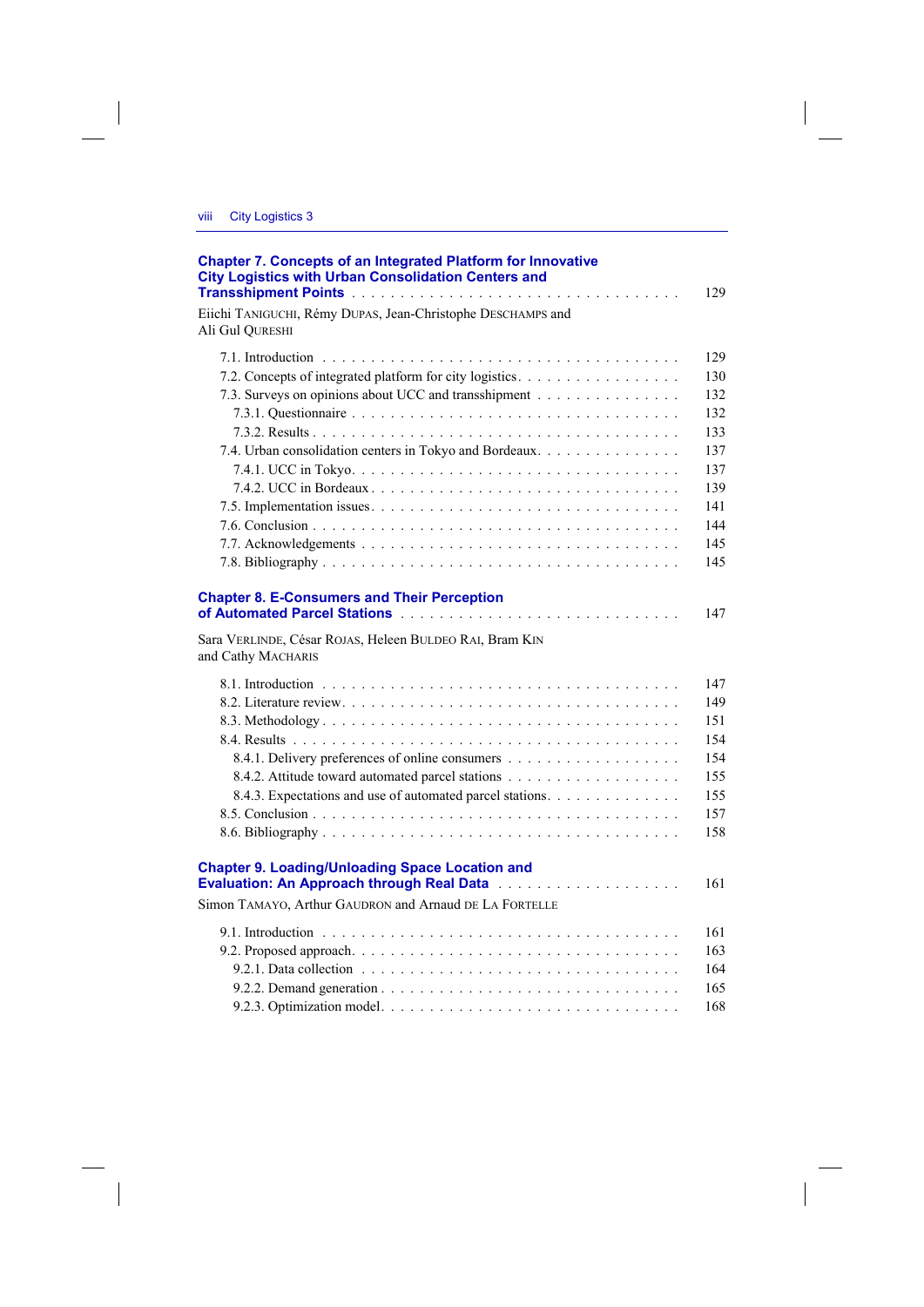$\bigg\}$ 

|                                                                                                              | 173 |
|--------------------------------------------------------------------------------------------------------------|-----|
|                                                                                                              | 173 |
| 9.3.2. Location of 10 L/U spaces if there are no                                                             |     |
|                                                                                                              | 174 |
| 9.3.3. Location of two new L/U spaces taking into                                                            |     |
|                                                                                                              | 175 |
| 9.3.4. Evaluation of the existing L/U spaces in the area                                                     | 176 |
|                                                                                                              | 177 |
|                                                                                                              | 178 |
|                                                                                                              | 178 |
|                                                                                                              |     |
| <b>Chapter 10. Understanding Road Freight Movements</b>                                                      | 181 |
| Loshaka PERERA, Russell G. THOMPSON and Yiqun CHEN                                                           |     |
|                                                                                                              |     |
|                                                                                                              | 181 |
|                                                                                                              | 183 |
|                                                                                                              | 183 |
|                                                                                                              | 184 |
|                                                                                                              | 185 |
|                                                                                                              | 185 |
|                                                                                                              | 185 |
|                                                                                                              | 192 |
|                                                                                                              | 194 |
|                                                                                                              | 197 |
|                                                                                                              | 198 |
|                                                                                                              | 199 |
|                                                                                                              | 199 |
| <b>Chapter 11. High-Resolution Last-Mile Network Design [1] Allen Lines Resolution Last Property Chapter</b> | 201 |
| Daniel MERCHÁN and Matthias WINKENBACH                                                                       |     |
|                                                                                                              |     |
|                                                                                                              | 201 |
|                                                                                                              | 202 |
|                                                                                                              | 203 |
|                                                                                                              | 203 |
|                                                                                                              | 204 |
|                                                                                                              | 206 |
|                                                                                                              | 209 |
|                                                                                                              | 212 |
|                                                                                                              | 212 |

 $\overline{\phantom{a}}$ 

 $\begin{array}{c} \hline \end{array}$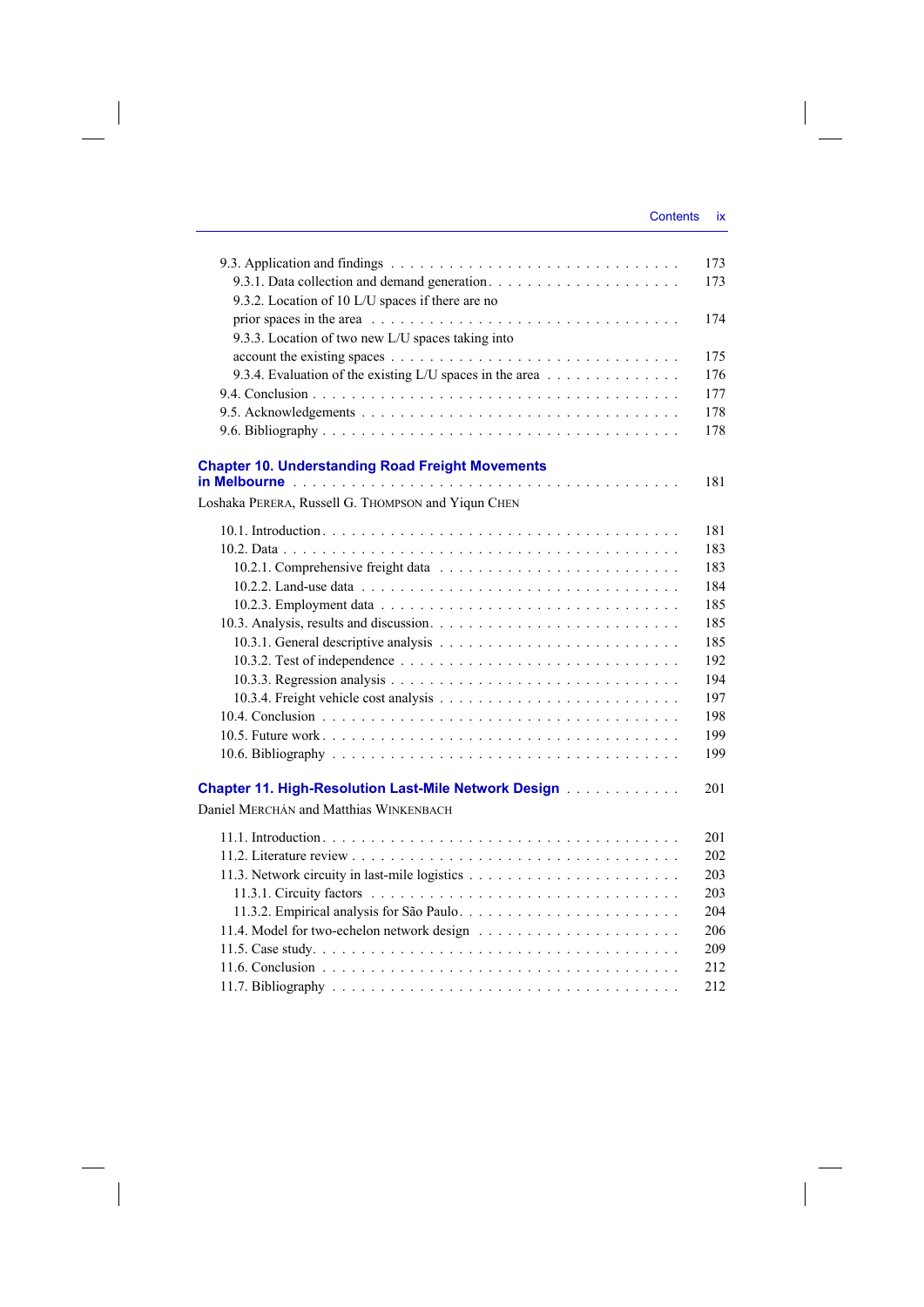| <b>Chapter 12. Cooperative Models for Addressing</b><br><b>Urban Freight Challenges: The NOVELOG and</b>                                                                                       | 215                                                                |
|------------------------------------------------------------------------------------------------------------------------------------------------------------------------------------------------|--------------------------------------------------------------------|
| Maria RODRIGUES, Eleni ZAMPOU, Vasilis ZEIMPEKIS, Alexander<br>STATHACOPOULOS, Tharsis TEOH and Georgia AYFANTOPOULOU                                                                          |                                                                    |
| 12.3. Need for cooperative business models in the                                                                                                                                              | 215<br>217                                                         |
| 12.3.1. The approach of NOVELOG                                                                                                                                                                | 219<br>219<br>221<br>224<br>232<br>233                             |
| <b>Chapter 13. The Capacity of Indonesian Logistics Service</b><br><b>Providers in Information and Communication</b><br>Kuncoro Harto WIDODO, Joewono SOEMARDJITO and Yandra Rahardian PERDANA | 235                                                                |
|                                                                                                                                                                                                | 235<br>237<br>237<br>238<br>240<br>241<br>242<br>243<br>246<br>246 |
| <b>Chapter 14. An Explorative Approach to Freight Trip</b><br><b>Elise CASPERSEN</b>                                                                                                           | 249                                                                |
| 14.4.2. Model extension with establishment and shipment characteristics                                                                                                                        | 249<br>251<br>252<br>254<br>256<br>257<br>261<br>264<br>266        |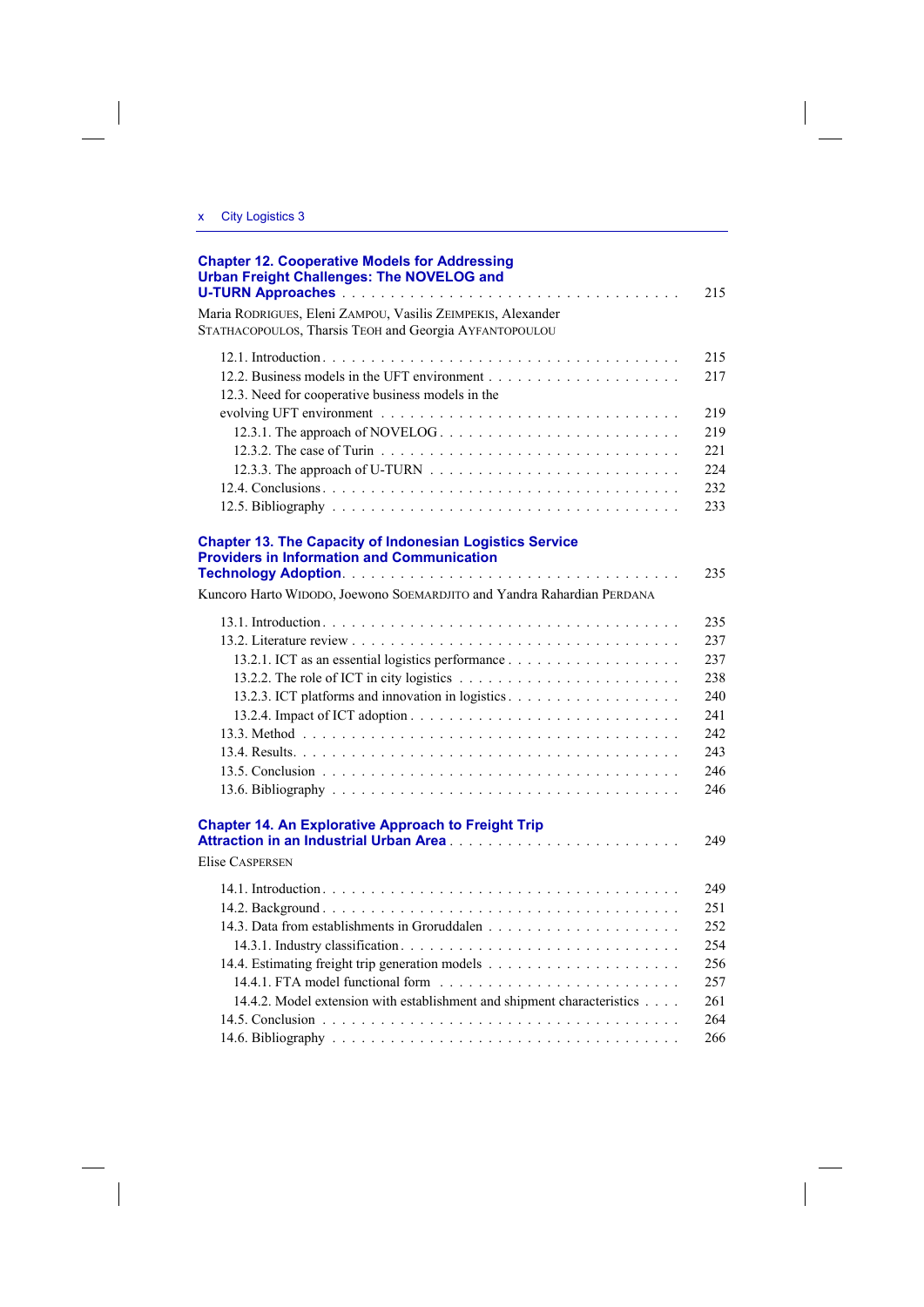| <b>Contents</b> | $\mathbf{x}$ |
|-----------------|--------------|
|                 |              |

 $\mathcal{L}_{\mathcal{L}}$ 

| <b>Chapter 15. Choice of Using Distribution Centers in the</b><br><b>Container Import Chain: a Hybrid Model Correcting</b>        | 269 |
|-----------------------------------------------------------------------------------------------------------------------------------|-----|
| Elnaz IRANNEZHAD, Carlo G. PRATO and Mark HICKMAN                                                                                 |     |
|                                                                                                                                   | 270 |
|                                                                                                                                   | 271 |
|                                                                                                                                   | 271 |
|                                                                                                                                   | 274 |
|                                                                                                                                   | 276 |
|                                                                                                                                   | 277 |
|                                                                                                                                   | 279 |
|                                                                                                                                   | 279 |
|                                                                                                                                   | 279 |
| <b>Chapter 16. Applying Gamification to Freight Surveys:</b>                                                                      |     |
| <b>Understanding Singapore Truck Drivers' Preferences [1] Allegences</b>                                                          | 281 |
| Fangping LU and Lynette CHEAH                                                                                                     |     |
|                                                                                                                                   | 281 |
|                                                                                                                                   | 283 |
|                                                                                                                                   | 283 |
|                                                                                                                                   | 284 |
|                                                                                                                                   | 287 |
|                                                                                                                                   | 293 |
|                                                                                                                                   | 295 |
|                                                                                                                                   | 296 |
| <b>Chapter 17. Urban Distribution of Craft-Brewed Beer</b><br>in the Belo Horizonte Metropolitan Area                             | 299 |
| Renata Lúcia Magalhães DE OLIVEIRA, Patrick Mendes dos SANTOS,<br>Jonathan REITH, Julia Almeida COSTA and Leise Kelli DE OLIVEIRA |     |
|                                                                                                                                   | 299 |
|                                                                                                                                   | 301 |
| 17.3. Study area: Belo Horizonte Metropolitan Area                                                                                | 303 |
|                                                                                                                                   | 304 |
|                                                                                                                                   | 305 |
| 17.4.2. Descriptive analysis of the consumer profile                                                                              | 307 |
|                                                                                                                                   | 307 |
|                                                                                                                                   | 309 |
| 17.5.1. Descriptive analysis of the consumer profile                                                                              | 310 |
|                                                                                                                                   | 311 |

 $\begin{array}{c} \begin{array}{c} \begin{array}{c} \end{array} \\ \begin{array}{c} \end{array} \end{array} \end{array}$ 

 $\frac{1}{\sqrt{2}}$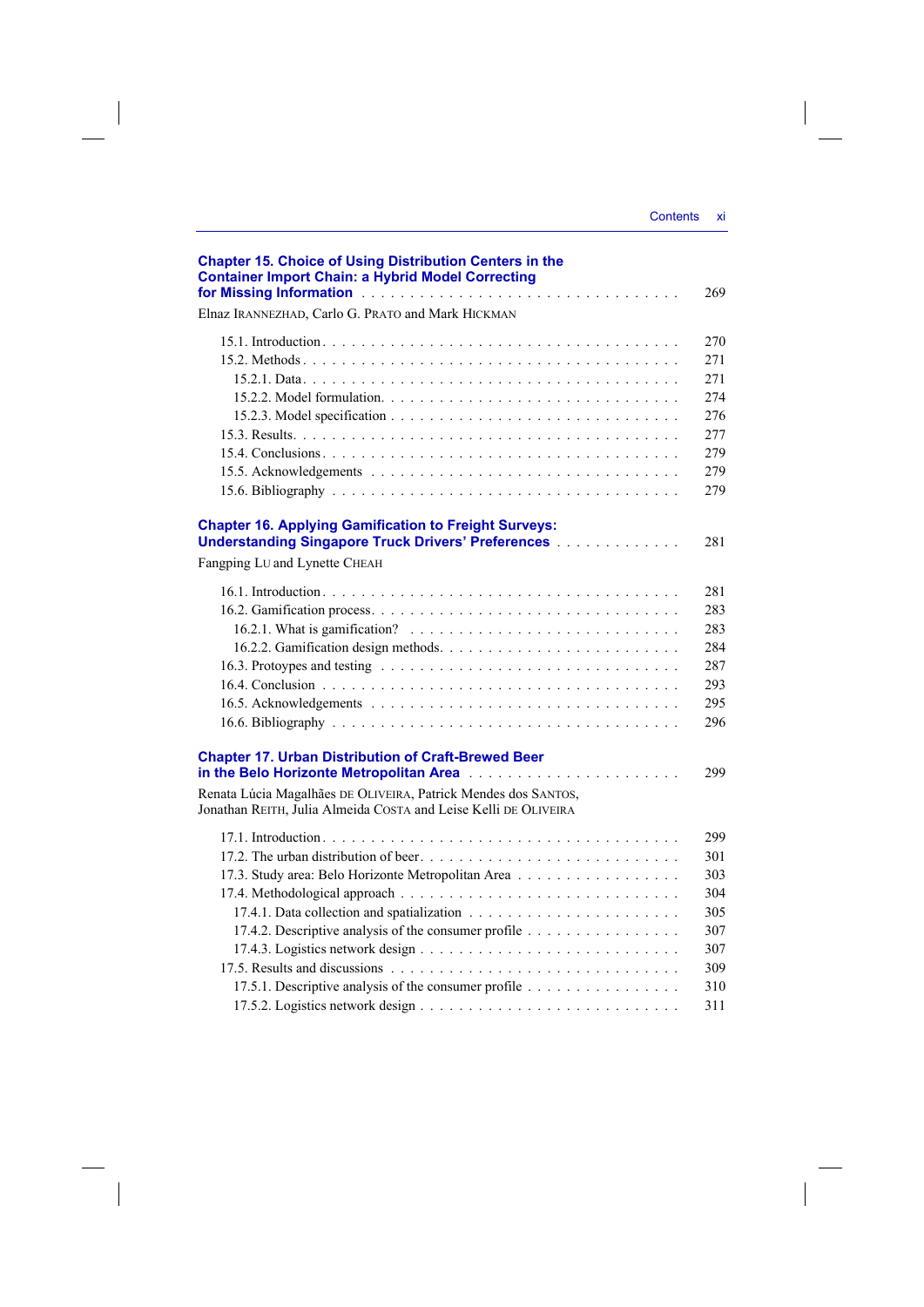$\begin{array}{c} \hline \end{array}$ 

 $\begin{array}{c} \hline \end{array}$ 

|                                                                                           | 313 |
|-------------------------------------------------------------------------------------------|-----|
|                                                                                           | 314 |
|                                                                                           | 314 |
| <b>Chapter 18. Issues and Challenges in Urban Logistics</b>                               | 317 |
|                                                                                           |     |
| Kuncoro Harto WIDODO, Danang PARIKESIT, Hengki PURWOTO,<br>Joewono SOEMARDJITO and ERIADI |     |
|                                                                                           | 317 |
|                                                                                           | 318 |
|                                                                                           | 318 |
|                                                                                           | 319 |
|                                                                                           | 320 |
|                                                                                           | 321 |
|                                                                                           | 322 |
|                                                                                           | 323 |
| 18.2.7. Environmental, geographical and disasters issues                                  | 323 |
|                                                                                           | 325 |
|                                                                                           | 326 |
|                                                                                           | 326 |
| <b>Chapter 19. From City Logistics Theories to City</b>                                   |     |
|                                                                                           | 329 |
| Francesco RUSSO and Antonio COMI                                                          |     |
|                                                                                           | 329 |
|                                                                                           | 331 |
|                                                                                           | 331 |
|                                                                                           | 333 |
|                                                                                           | 334 |
| 19.3. The interconnected processes to study and to                                        |     |
|                                                                                           | 335 |
|                                                                                           | 336 |
| 19.4.1. Empirical data driving city logistics theories                                    |     |
|                                                                                           | 337 |
|                                                                                           | 337 |
|                                                                                           | 341 |
|                                                                                           | 343 |
|                                                                                           | 343 |